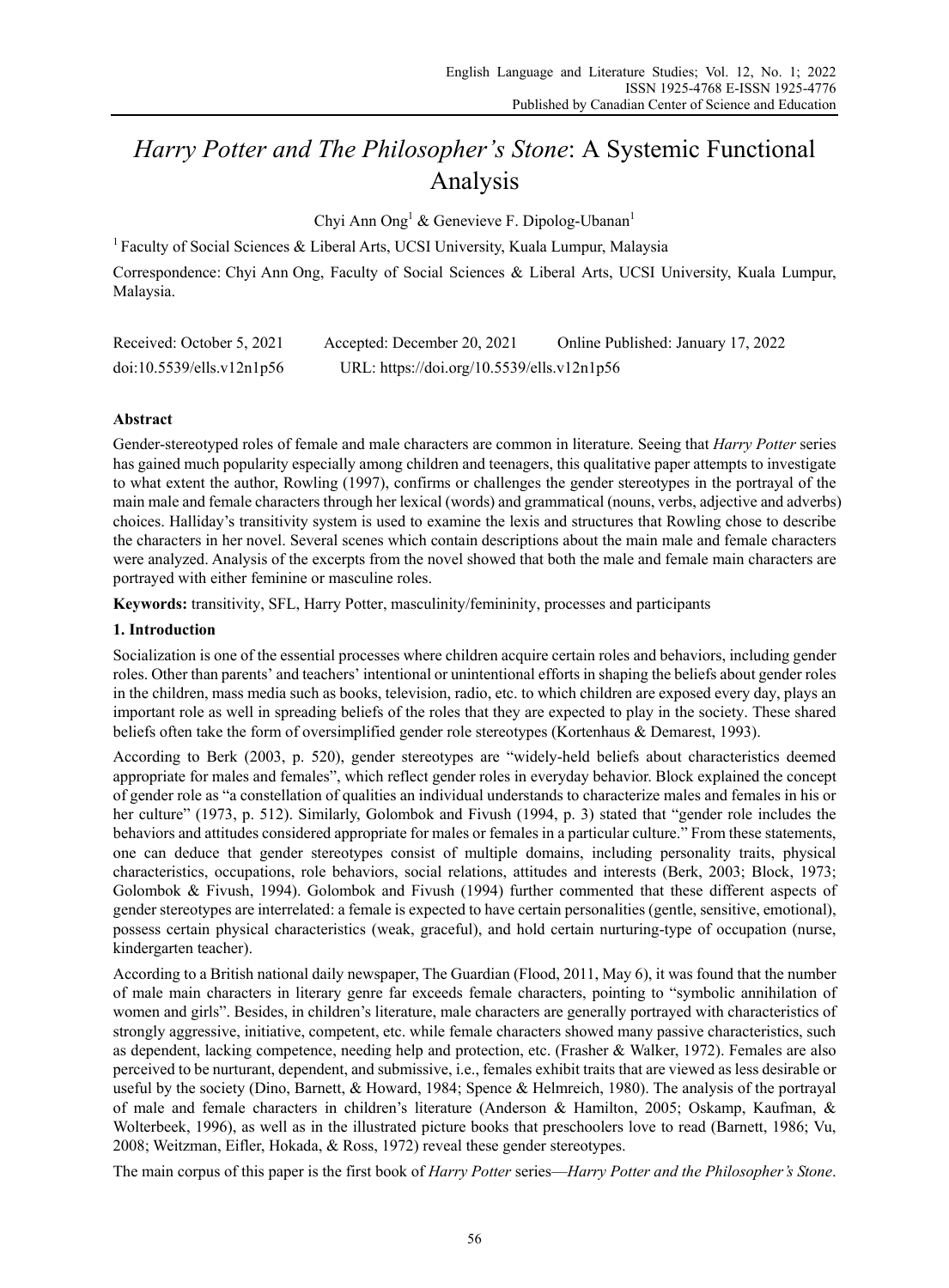As what the fictional character Professor McGonagall had predicted about Harry Potter's future that "every child in our world will know his name!", the series about the young wizard has gained much popularity especially among children and teenagers. Tsatsa (2013) suggested that one plausible explanation why the *Harry Potter* series has become extremely popular among young and adult readers would be that the author of the series, Rowling (1997), has made her readers feel comfortable with or empathetic towards the recognizable characters in the novel. From the time the first novel was published in 1997, the best-selling series has been translated into 73 languages and sold more than 450 million copies (USA Today, 2014). Thus, one can argue that what the author J. K. Rowling has written in the series about men and women and their roles can greatly influence her readers' viewpoints to such an extent that it may even shape the children's beliefs on gender roles. Therefore, this paper would investigate to what extent Rowling confirms or confronts the gender stereotypes in the portrayal of the main male and female characters as reflected in her lexical and grammatical choices when describing these characters or the events surrounding them.

To discover whether Rowling's writing reflected gender stereotypes or not, three questions are designed which are listed as follows:

1) How are the main male and female characters being portrayed in the novel?

2) How are the grammatical processes and participants being used to describe the male and female main characters?

3) Are the gender stereotypes being promoted or challenged by Rowling's (1997) choices of words?

## **2. Related Literature and Theories**

In this section, the theories that this paper are based on are explained, including the notion of gender stereotypes, John Stephen's Description of Masculinity and Femininity (1996), and Halliday's Systemic Functional Grammar and transitivity framework (1970, 1994). In addition, various studies from different genres looking into gender stereotypes are explored in order to present the results of past researches.

#### *2.1 Related Literature*

Studies on gender stereotypes in different genres of literary works revealed male characters being portrayed as engaging in more practical actions and playing more participant roles than female characters (Barnett, 1986; Gallardo, 2006; Gharbavi & Mousavi, 2012), while female characters being portrayed as more emotional (Anderson & Hamilton, 2005; Barnett, 1986) or timid (Oskamp, Kaufman, & Wolterbeek, 1996) and engaging in stereotypical domestic chores or activities (Dickman & Murnen, 2004)

There have been studies conducted on *Harry Potter* series to examine the prevalence of gender stereotypes in this literary work. In her study, Tsatsa (2013) analyzed the scenes, where the three main characters interacted with each other while performing their roles in everyday activities, using Stephens' (1996) schema for masculinity and femininity, which introduces dichotomies like inner strength/outer beauty, violent/non-violent, unemotional/emotional, protective/vulnerable, competitive/sharing and independent/dependent. Her findings revealed that the three main characters showed signs of possessing both female and male characteristics.

Stephens (1996, as cited in Tsatsa, 2013) constructed a schema for masculinity and femininity. According to Stephens, "socially desirable" males and females conform to the stereotypes attributed to them in order to be considered appropriate, in which masculine traits are generally viewed as more superior than the feminine ones. If a female challenges the stereotypes and shows signs of masculinity, she is often being compelled to revert back to the norm (1996; as cited in Tsatsa, 2013). The archetypal traits of male and female are shown as follows: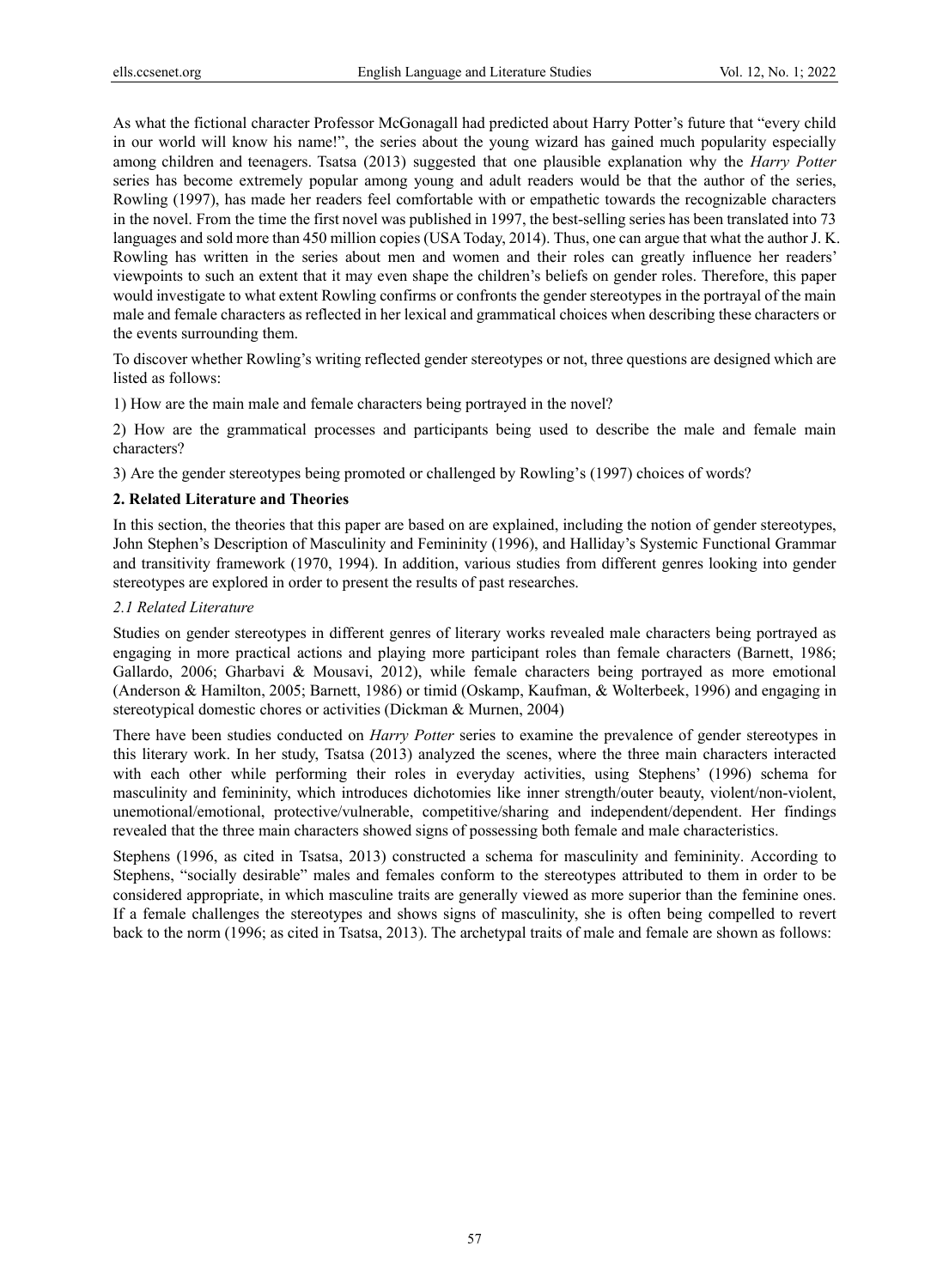| <b>Male characteristics</b> | <b>Female characteristics</b> |
|-----------------------------|-------------------------------|
| Strong                      | Beautiful                     |
| Violent                     | Non-violent                   |
| Unemotional                 | Emotional                     |
| Aggressive/Authoritarian    | Submissive                    |
| Transgressive               | Obedient                      |
| Competitive                 | Sharing                       |
| Rapacious                   | Caring                        |
| Protective                  | Vulnerable                    |
| Powerful                    | Powerless                     |
| Player                      | Prize                         |
| Independent                 | Dependent                     |
| Active                      | Passive                       |
| Analytical                  | Synthesizing                  |
| Rational                    | Intuitive                     |

Figure 1. Stephens' descriptions of masculinity and femininity (1996, p. 18)

## *2.2 Halliday's Systemic Functional Linguistics (SFL)/Systemic Functional Grammar (SFG)*

Halliday's Systemic-Functional Linguistics (SFL) is a theory that centers on the notion of language function. SFL places the function of language as central to its analysis, investigating what language does and how language does it. (http://www.isfla.org/Systemics/definition.html)

Systemic functional grammar (SFG) is a model of grammar developed after SFL. The term "systemic" refers to the view of language as a network of interconnected systems, or interrelated sets of choices to produce meaning. The term "functional" indicates that the approach is concerned with practical uses to which language is put.

The functional approach to grammar essentially equates meaning with function. According to Bloor and Bloor (2004), there are three kinds of functions in SFG referred to as the three meta-functions:

- The interpersonal meta-function refers to the structural options in expressing interpersonal meanings. Terms associated with this meta-function include Mood and Mood types, Appraisal, Modality, and Modal Adjuncts, among others.
- The experiential (representational) meta-function refers to the linguistic resources that are used in representing the world, whether factual or imaginary, as well as for referring entities in the world and the ways in which those entities interact with one another. Terms associated with experiential meta-function include Process, Participant, Circumstance, Transitivity Patterns, and Ergativity, among others.
- The textual meta-function refers to the ways speakers/writers organize their message. This is concerned with how the text is structured as a message. Terms used in this meta-function include Theme and Rheme, Thematic Structures, Cohesion, Coherence, and Conjunctions, among others.

SFG presents a view of language in terms of both structure (grammar) and words (lexis). The term "lexicogrammar" describes this combined approach. In this paper, the focus is on the lexical and grammatical choices of Rowling (1997) in her description of the three main characters.

To sum up, in this paper, SFG is used to examine the gender stereotypes in *Harry Potter* as it is a useful approach in exploring and analyzing the representational functions of the language of the novel. The "founder" of SFG, MAK Halliday (1970, 1994), has argued that language is a social semiotic system, and that semantics and lexico-grammar are interrelated. He classified the functional areas of language that serve the social and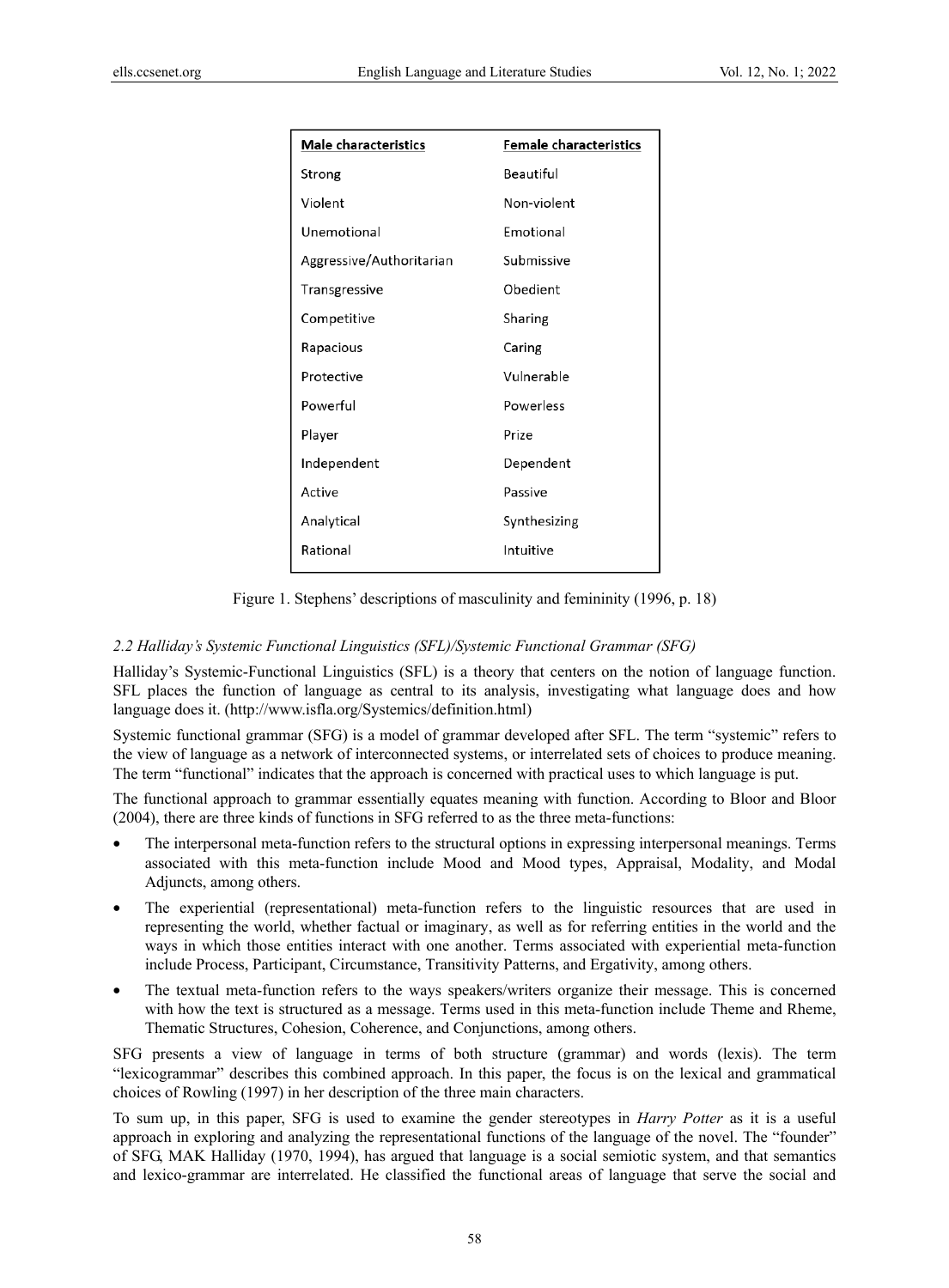personal needs into three continuously interconnected meta-functions: experiential, interpersonal and textual. In this paper, the excerpts would be explored under the lens of the experiential meta-function to help in revealing Rowling's ideologies and representational meanings in terms of her choices of descriptive words and grammatical structures in *Harry Potter*.

2.2.1 Transitivity Framework

Halliday's transitivity framework is chosen to analyze the interaction between the main characters in *Harry Potter*. The *processes* ('verbs'), *participants* ('nouns' as subjects or objects) and *circumstances* ('adverbs') that Rowling used to describe the characters are studied in order to encode the representational or experiential meanings of the clauses from the chosen excerpts. Transitivity is the lexico-grammatical realization of the ideational (experiential) meta-function proposed by Halliday (1994), which is based on the process type realized by the main verb in the clause. The structure of this framework can be separated into:

- A lexical verb—referring to a type of Process
- Subject and Object(s) / Complements realized by Noun Phrases—in active voice, representing the Participants corresponding to the Process referred to in the verb
- Adverbials or Adjuncts—representing Circumstances

Halliday (1994) had suggested a total of six process types, three of which are main processes (material, mental and relational) and the other three are minor process types (existential, verbal, and behavioral), which can be placed on the boundaries of the main process types. Each process is associated with its own participants, the entities involved in the process. In other words, the role of participants is dependent upon the main verb in a clause corresponding to the type of process. Each of the processes and their participants are described as follows (Halliday, 1994):

- Material: represents what is occurring in the world, what actions and events are taking place. *Actor* is the participant who causes or initiates the action while *Goal* is the receiver of the action.
- Mental: represents how people are perceiving, feeling and thinking. The one who feels or thinks is known as *Senser*.
- Relational: relates to participant roles *Token* and *Value*, as well as possessor and possessed, representing the state of the things which exist and what relations they have to each other. This process involves *Carrier* and *Attribute*, where carrier is identified by reference to the attribute. Other roles in relational process are *Possessor* and *Possessed*, which is identified by the verb "has".
- Existential (located between material and relational processes): represents what exists in the world, by which phenomena of all kinds are simply recognized to 'be'—to exist, or to happen. *Existent* is the only participant in this process, and is usually identified by an empty Subject "There".
- Verbal (located between relational and mental processes): represents how people are communicating or expressing their perceptions, feelings and thoughts. The typical participant roles are *Sayer* and *Recipient*, where *Sayer* is the one who speaks and *Recipient* is the one who receives the message.
- Behavioral (located between mental and material processes): represents the outer manifestations of the inner workings of the mind, the acting out of processes of consciousness and physiological states. *Behaver* is the only participant being involved in this process.

Of these six processes, only the three main processes are studied, namely; material, mental, and relational. The purpose of analyzing material processes is to reveal who (either the male main character or the female main character) is described by the author as the 'agent' or 'doer' of the action (the *Actor*) and 'patient' or 'receiver' of the action (the *Goal*), in order to discover who is the character that is presented as active or receptive. As for mental processes, the rationale behind is to find out who is depicted as the one who feels and thinks, and also to see whether the male or women main characters are depicted to experience stereotypical feelings. Lastly, analyzing relational processes could help to determine the different attributes associated to the male and female main characters as *Carriers*.

# **3. Methodology**

# *3.1 Research Design*

A qualitative research design is used in this paper. Rowling's lexical and grammatical choices are examined in order to find out whether she has reinforced gender stereotypes in her novel or not. The SFG's transitivity framework by Halliday (1994) is adopted to examine the processes, participants and circumstances (the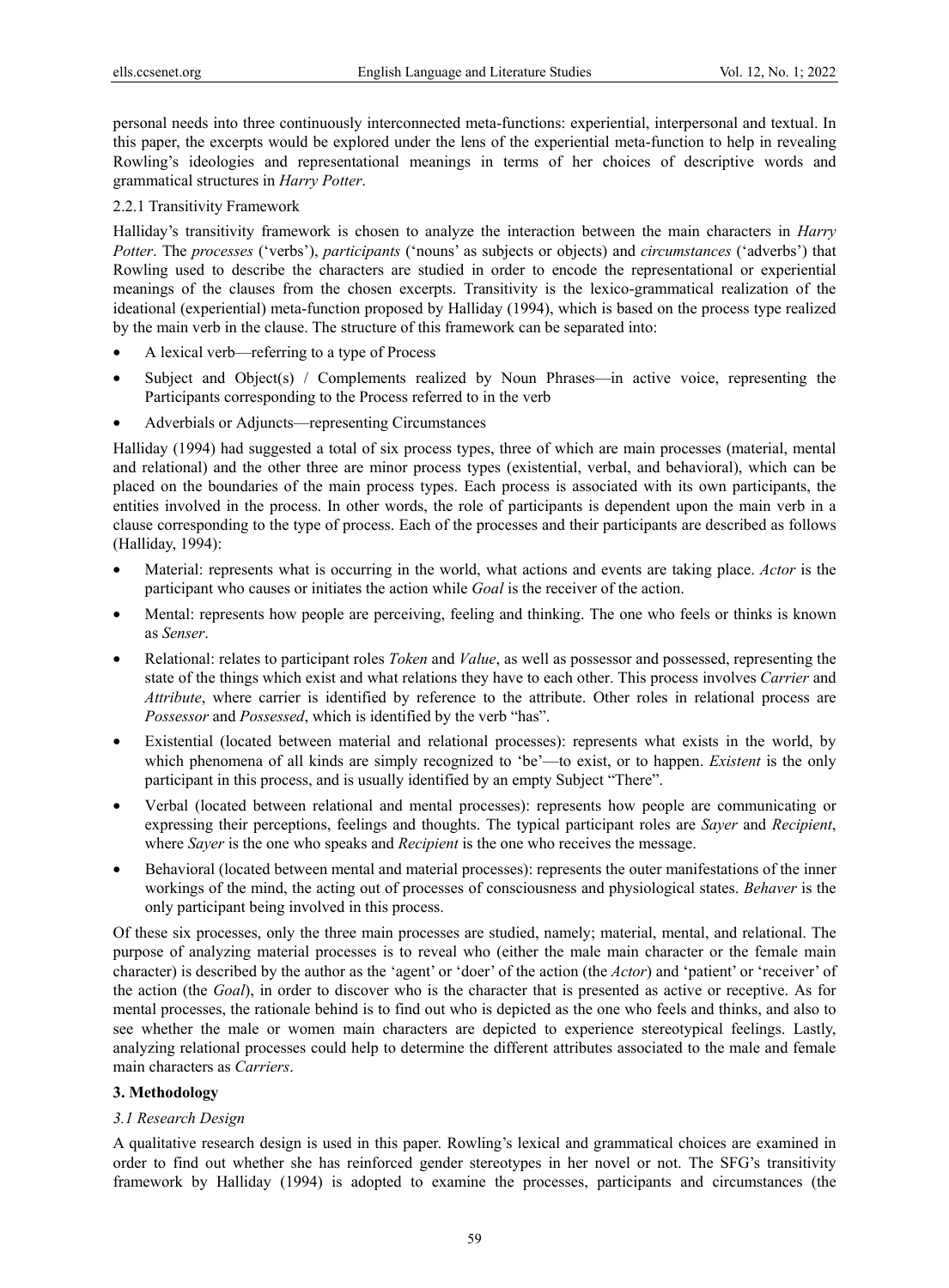grammatical choices) found in the novel.

# *3.2 Corpus*

The corpus of this paper is the first book of Harry Potter series - Harry Potter and the Philosopher's Stone. Published in 1997, it is regarded as the best-selling book series which has been translated into 73 languages and sold more than 450 million copies (USA Today, 2014). Hence, this book has been chosen for the study.

# *3.3 Sampling Method*

Purposeful sampling is used in this paper. Excerpts which contained scenes depicting the three main characters interacting with each other as well as descriptions of their physical attributes or characteristics are extracted and examined to find out whether the lexical and grammatical choices reflect gender stereotypes or not.

# *3.4 Data Collection and Analysis*

After identifying and isolating the scenes to be studied, the clauses are numbered and the process, participants and circumstances found in the clauses are examined by using the transitivity framework. The number of processes and the different types of participants associated to the main male and female characters are counted. Also, the attributes ('adjectives') being used to describe the main male and female characters are listed down and tabulated according to the descriptors introduced by Stephen (1996). Finally, the ideologies behind Rowling's representations of genders are discussed, and some conclusions based on the data and discussion are given.

## **4. Research Findings and Discussion**

# *4.1 Portrayal of the Main Characters According to Male or Female Traits*

The male and female's traits in each scenario extracted from the novel were classified according to Stephens' (1996) descriptions of femininity and masculinity as shown in Table 1.

| Scenario | How the Characters Were Portrayed                      | <b>Examples Extracted from the Scenarios</b>                                 |
|----------|--------------------------------------------------------|------------------------------------------------------------------------------|
| 1        | Harry: not strong; powerless; vulnerable;<br>$\bullet$ | because of all the times Dudley had punched him on the nose $(L6&7)$         |
|          | passive                                                |                                                                              |
| 2        | Harry: powerless; vulnerable; passive                  | Aunt Petunia had been trying to force him into a revolting old sweater of    |
|          |                                                        | Dudley's $(L10&11)$                                                          |
| 3        | Harry: passive<br>٠                                    | He waved his wand, but nothing happened. $(L1)$                              |
|          | Hermione: active; competitive; aggressive<br>٠         | I've learned all our course books by heart, of course (L6&7)                 |
|          | Ron: passive                                           |                                                                              |
| 4        | Hermione: aggressive; obedient; competitive            | You haven't been fighting, have you? You'll be in trouble before we even get |
|          | Ron: emotional<br>$\bullet$                            | there! $(L3&4)$                                                              |
|          |                                                        | "Scabbers has been fighting, not us," said Ron, scowling at her (L4&5)       |
| 5        | Harry: powerless<br>٠                                  | He'd never been more nervous, never $(L7)$                                   |
|          | Hermione: competitive                                  | except Hermione Granger, who was whispering very fast about all the          |
|          |                                                        | spells she'd learned (L5&6)                                                  |
| 6        | Harry: powerless; transgressive                        | "I don't know, sir," said Harry (L7)                                         |
|          | Hermione: competitive; active; powerless;<br>٠         | He ignored Hermione's hand (L8)                                              |
|          | obedient                                               |                                                                              |
| 7        | Harry: protective; aggressive; violent                 | "or I'll knock you off that broom!" (L13&14)                                 |
|          | Hermione: aggressive; obedient; powerless<br>٠         | "Madam Hooch told us not to move - you'll get us all into trouble."          |
|          |                                                        | (L4&5)                                                                       |
| 8        | Harry: transgressive; authoritarian<br>٠               | "And it's really none of your business," (L8)                                |
|          | Hermione: aggressive; obedient                         | and you mustn't go wandering around the school at night (L5&6)               |
|          | Ron: transgressive; violent; aggressive<br>٠           | "Throw it away and punch him on the nose," $(L1&2)$                          |
| 9        | Harry: transgressive; authoritarian<br>٠               | "Come on," he said to Ron. $(L5)$                                            |
|          | Hermione: aggressive; competitive;<br>$\bullet$        | "Now what am I going to do?" she asked shrilly. (L16)                        |
|          | powerless; dependent                                   | "You've got some nerve $-$ " said Ron loudly. (L22)                          |
|          | Ron: transgressive; emotional                          |                                                                              |
| 10       | Harry: vulnerable; active; intuitive                   | "This way!" Harry mouthed to the others $(L5&6)$                             |
|          | Hermione: vulnerable; passive; analytical<br>٠         | "Malfoy tricked you," Hermione said to Harry. He was never going to meet     |
|          | Ron: vulnerable; passive                               | $you$ - Filch knew someone was going to be in the trophy room, Malfoy        |
|          |                                                        | must have tipped him off." (L18-20)                                          |
| 11       | Harry: unemotional                                     | "I thought you weren't speaking to us?" said Harry. (L3&4)                   |
|          | Hermione: emotional; obedient; aggressive              | Hermione marched away with her nose in the air. $(L5)$                       |

Table 1. Analysis of the characteristics of the main characters in each scenario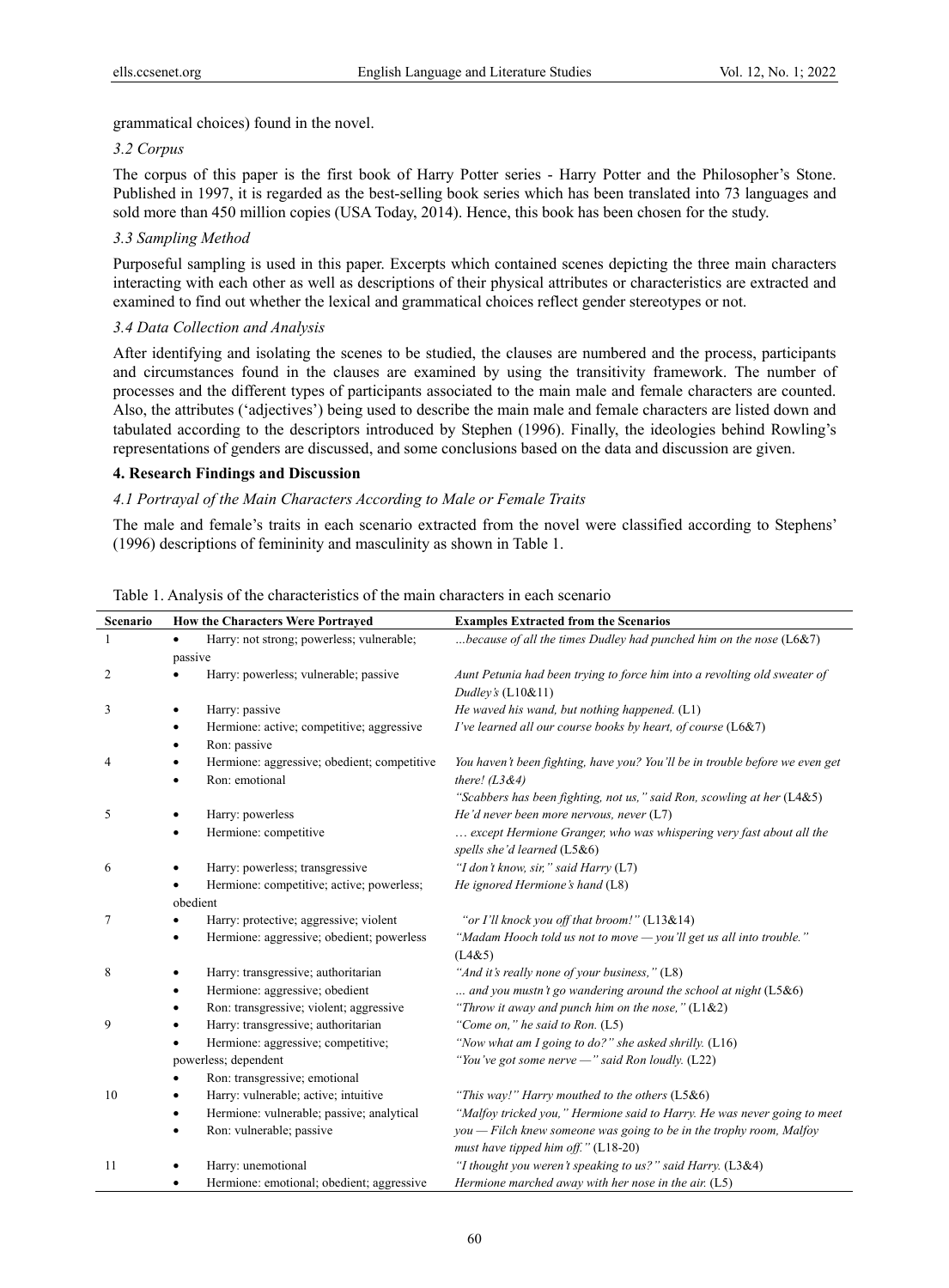|    | Ron: unemotional<br>$\bullet$                           | "Yes, don't stop now," said Ron, "it's doing us so much good." (L4&5)                                            |
|----|---------------------------------------------------------|------------------------------------------------------------------------------------------------------------------|
| 12 | Hermione: authoritarian; aggressive;<br>$\bullet$       | Harry caught a glimpse of her face - and was startled to see that she was                                        |
|    | competitive; emotional                                  | in tears. $(L10&11)$                                                                                             |
|    | Ron: emotional<br>$\bullet$                             | Ron was in a very bad mood by the end of the class. $(L6&7)$                                                     |
| 13 | Harry: protective; vulnerable; active<br>٠              | "Come on, run,<br>run!" Harry yelled at Hermione, trying to pull her                                             |
|    | Hermione: vulnerable; powerless; passive<br>$\bullet$   | toward the door (L15&16)                                                                                         |
|    | Ron: protective; vulnerable; passive<br>$\bullet$       | Hermione had sunk to the floor in fright (L27)                                                                   |
|    |                                                         | "Oh, no," said Ron, pale as the Bloody Baron. (L4)                                                               |
| 14 | Harry: vulnerable; powerless<br>$\bullet$               | the Weasleys flew up to try and pull Harry safely onto one of their                                              |
|    | Hermione: analytical; active; independent;<br>$\bullet$ | brooms $(L10&11)$                                                                                                |
|    | aggressive; transgressive                               | "Leave it to me." Before Ron could say another word, Hermione had                                                |
|    | Ron: passive; powerless                                 | disappeared. (L7&8)                                                                                              |
| 15 | Harry: emotional; rapacious<br>$\bullet$                | He had a powerful kind of ache inside him, half joy, half terrible sadness.<br>(L3&4)                            |
| 16 | Harry: sharing; caring<br>$\bullet$                     | He gave it to Neville, who looked as though he might cry. (L13)                                                  |
|    | Hermione: aggressive; caring<br>٠                       | "Go to Professor McGonagall!" Hermione urged Neville. (L5&6)                                                     |
|    | Ron: emotional; caring<br>$\bullet$                     | "You've got to stand up to him, Neville!" said Ron. (L7&8)                                                       |
| 17 | Harry: active; aggressive; authoritarian;<br>$\bullet$  | "Right, here's what we've<br>got to do," (L1&2)                                                                  |
|    | analytical; emotional                                   | "Flitwick told me in secret that I got a hundred and twelve percent on his                                       |
|    | Hermione: passive; caring; competitive<br>$\bullet$     | exam" (L38&39)                                                                                                   |
|    | Ron: passive; caring<br>$\bullet$                       | "Oh, come off it, you don't think we'd let you go alone?" (L33)                                                  |
| 18 | Harry: powerless; authoritarian<br>$\bullet$            | Harry turned to Hermione. "Do something," he said desperately. (L7&8)                                            |
|    | Hermione: powerful; non-violent; caring;<br>٠           | She raised her wand. "Petrificus Totalus!" she cried (L9)                                                        |
|    | emotional                                               | "Yes, but not to us," said Ron in exasperation. (L4)                                                             |
|    | Ron: emotional<br>$\bullet$                             |                                                                                                                  |
| 19 | Harry: protective; independent; active;<br>٠            | "Well, hurry up, I can't breathe!" Harry gasped (L38)                                                            |
|    | vulnerable; powerless; analytical                       | Hermione had managed to free herself before the plant got a firm grip on                                         |
|    | Hermione: passive; vulnerable; aggressive;<br>$\bullet$ | <i>her.</i> $(L31&32)$                                                                                           |
|    | competitive                                             | "HAVE YOU GONE MAD?" Ron bellowed. (L42)                                                                         |
|    | Ron: active; vulnerable; powerless;<br>$\bullet$        |                                                                                                                  |
|    | emotional                                               |                                                                                                                  |
| 20 | Harry: passive; dependent<br>$\bullet$                  | "Now what do we do?" Harry whispered. (L2)                                                                       |
|    | Hermione: passive; dependent<br>$\bullet$               | "How?" said Hermione nervously. (L4)                                                                             |
|    | Ron: active; analytical; independent<br>$\bullet$       | "Well, Harry, you take the place of that bishop, and Hermione, you go there<br>instead of that castle." (L14&15) |
| 21 | Harry: powerless; passive; active;<br>$\bullet$         | "You drink that," said Harry. (L15)                                                                              |
|    | authoritarian; protective                               | she suddenly dashed at Harry and threw her arms around him.                                                      |
|    | Hermione: powerful; analytical; active;<br>$\bullet$    | (L21&22)                                                                                                         |
|    | emotional; submissive                                   |                                                                                                                  |
| 22 | Hermione: emotional<br>$\bullet$                        | Hermione buried her face in her arms; Harry strongly suspected she had                                           |
|    | Ron: emotional<br>$\bullet$                             | burst into tears. $(L9&10)$                                                                                      |
|    |                                                         | Ron went purple in the face; he looked like a radish with a bad sunburn.<br>(L1&2)                               |

#### *4.2 Processes and Participants Involved in the Scenarios*

Only the three main processes, i.e., Material, Mental and Relational process, which involved the three main characters were studied. In other words, Verbal, Behavioral, Existential, as well as processes realized by objects and the characters other than the main ones were not included. The processes and participants involved in each scenario were analyzed accordingly (please refer to Appendix A II) and the occurrences realized by each character were counted as shown below: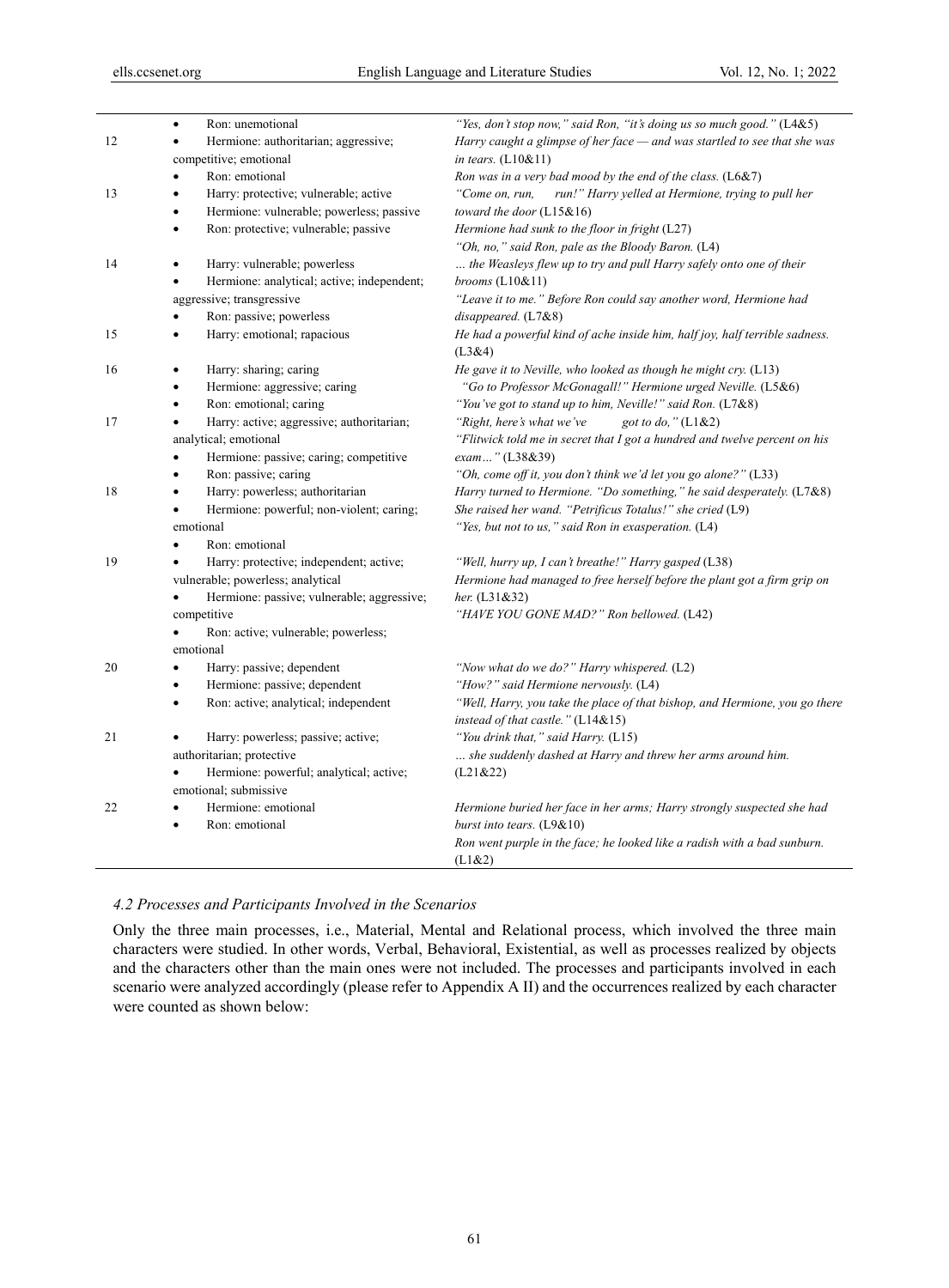| $\sim$ Qccurrences (%) | Material                 | Material   | Mental           | Mental               | Relational    |
|------------------------|--------------------------|------------|------------------|----------------------|---------------|
| Characters             | $(Action)$ $\frac{6}{6}$ | (Goal) (%) | (Senser) $(\% )$ | (Phenomenon) $(\% )$ | (Carrier) (%) |
| Harry                  | 43.02                    | 40         | 66.67            | 11.11                | 56.25         |
| Hermione               | 36.05                    | 40         | 16.67            | 44.44                | 25            |
| Ron                    | 20.93                    | 20         | 16.67            | 44.44                | 18.75         |
| Total                  | 86 (100)                 | 25(100)    | 24 (100)         | 9(100)               | 16(100)       |

|  | Table 2. Comparison of the occurrences of the processes among the characters |  |  |
|--|------------------------------------------------------------------------------|--|--|
|  |                                                                              |  |  |

## *4.3 Lexical Choices Used by Rowling (1997)*

There is always a reason why certain words were used than the others. It is interesting to see how different ideological meanings can be revealed by examining the word choices chosen by the author. According to Fairclough (1995, p. 58), "representations and recontextualizations of social practice, the identities of writers and readers or the relationship between writer and reader" could be uncovered through the analysis of any sentence in a text.

Among the four types of content words, i.e., nouns, verbs, adjectives and adverbs, only the adjectives and adverbs associated with the main characters were studied as the nouns (participants) and verbs (processes) were covered in the previous section. Adjective refers to a class of words which act as the modifiers of nouns and pronouns while adverbs are the modifiers of verbs, primarily describing the features or qualities of the words that are being modified (Crystal & McLachlan, 2004).

Concepts that are denotatively similar can be connotatively different. In other words, words that have similar meanings can have different moods, depending on the different attitudes that are associated with them generally, whether favorable or unfavorable, which in turn evoke a positive or negative affective tone. For instance, in a study conducted by Staats and Staats (1958, as cited in Jacobson, 1979), it was found that names that are associated with positive words (e.g., happy) were rated as being more pleasant than those associated with neutral words (e.g., chair), while the latter names were rated as being more pleasant than those associated with negative words (e.g., ugly). In relation to this, the extracted adjectives and adverbs were classified into positive, negative or neutral connotations, based on the values associated with them in general.

The analysis of adjectives and adverbs were tabulated below (the words that acts as an adjective or an adverb in a phrase were italicized):

| Scenario | Character | Adjectives |                                                   |                                 |
|----------|-----------|------------|---------------------------------------------------|---------------------------------|
|          |           | Positive   | Negative                                          | Neutral                         |
|          | Harry     |            | skinny                                            | small; thin face; knobby knees; |
|          |           |            |                                                   | black hair; bright green eyes   |
| 3        | Ron       |            |                                                   | stunned                         |
| 4        | Hermione  |            | said in a <i>sniffy</i> voice                     |                                 |
| 5        | Harry     |            | Harry's heart gave a horrible jolt; nervous       |                                 |
| 6        | Harry     |            | stumped                                           |                                 |
|          | Hermione  |            | desperate to start proving that she wasn't a      |                                 |
|          |           |            | dunderhead; quivering hand; her hand stretching   |                                 |
|          |           |            | toward the dungeon ceiling                        |                                 |
|          | Ron       |            | stumped                                           |                                 |
| 9        | Hermione  |            | interfering; like an angry goose                  |                                 |
| 10       | Harry     |            | horror-struck                                     |                                 |
| 11       | Hermione  |            | angry                                             |                                 |
| 12       | Hermione  |            | a nightmare                                       |                                 |
|          | Ron       |            |                                                   | looked a bit uncomfortable      |
| 13       | Harry     | very brave | very stupid                                       |                                 |
|          | Hermione  |            | a high, petrified scream                          |                                 |
|          | Ron       |            | pale as the Bloody Baron                          |                                 |
| 14       | Ron       |            | grey-faced                                        |                                 |
| 17       | Hermione  |            | in a <i>small</i> voice                           |                                 |
| 2.1      | Harry     | amazed     | embarrassed                                       |                                 |
| 22       | Ron       |            | went purple in the face; like a radish with a bad |                                 |
|          |           |            | sunburn                                           |                                 |

Table 3. Adjectives Associated with the Characters in Each Scenario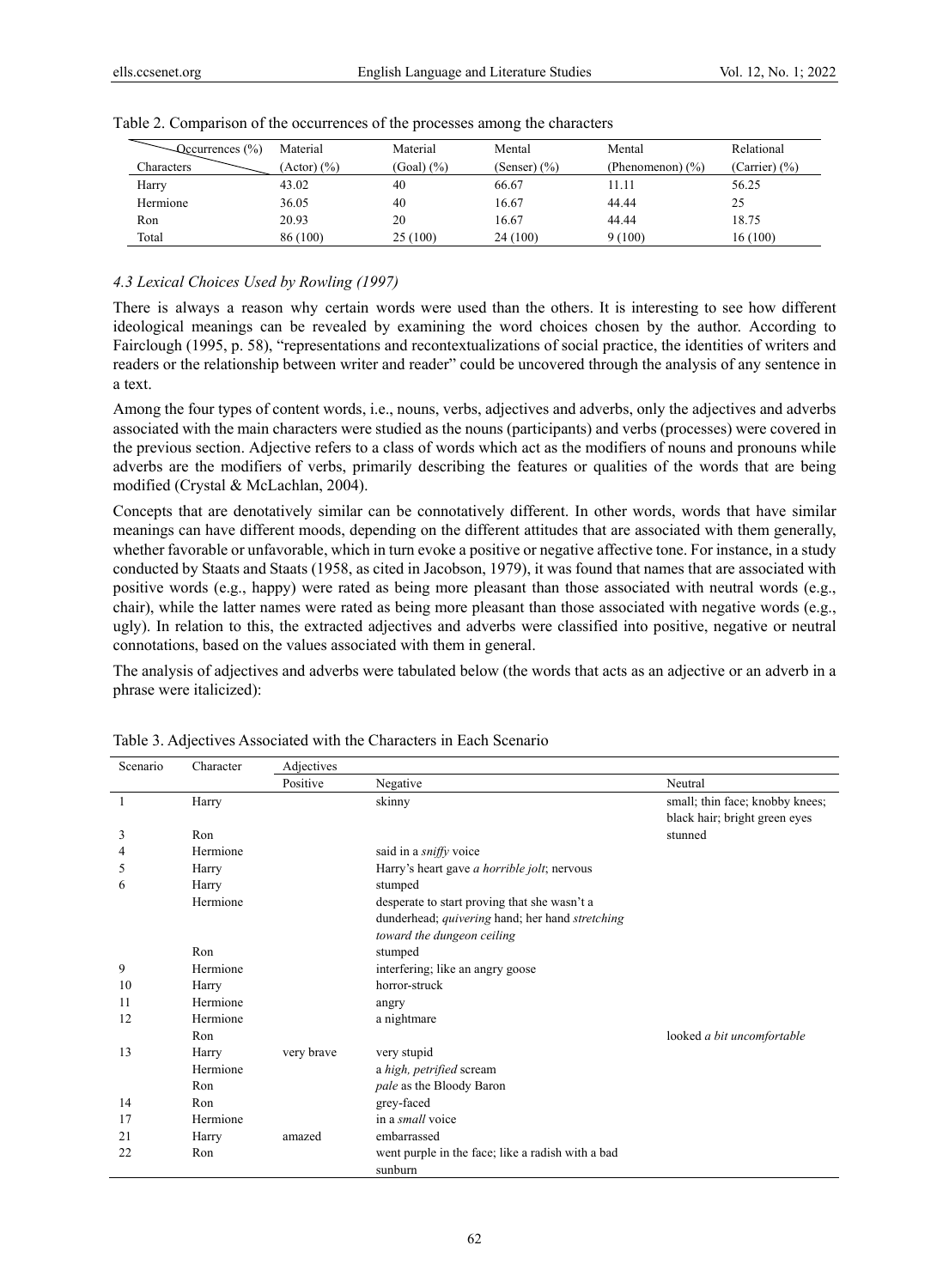| Scenario | Character | Adverbs   |                                                                |                           |
|----------|-----------|-----------|----------------------------------------------------------------|---------------------------|
|          |           | Positive  | Negative                                                       | Neutral                   |
| 5        | Harry     |           | anxiously                                                      |                           |
| 6        | Harry     |           |                                                                | quietly                   |
|          | Hermione  |           | stretched her hand as high into the air as it would go without |                           |
|          |           |           | her seat                                                       |                           |
| 9        | Harry     |           |                                                                | sharply                   |
|          | Hermione  |           | shrilly                                                        |                           |
|          | Ron       |           | furiously                                                      | loudly                    |
| 10       | Harry     |           | madly                                                          |                           |
| 11       | Hermione  |           | disapprovingly; matched away with her nose in the air          |                           |
| 13       | Harry     |           | desperately                                                    |                           |
| 14       | Hermione  |           | frantically                                                    |                           |
|          | Ron       |           | desperately                                                    |                           |
| 15       | Harry     |           | stared hungrily                                                |                           |
| 17       | Harry     |           |                                                                | whispered <i>urgently</i> |
|          | Hermione  | briskly   | grimly                                                         |                           |
| 18       | Harry     |           | desperately                                                    |                           |
|          | Hermione  |           | miserably                                                      |                           |
|          | Ron       |           | said in exasperation                                           |                           |
| 19       | Hermione  |           | anxiously; watched in horror                                   |                           |
|          | Ron       | carefully |                                                                |                           |
| 20       | Harry     |           |                                                                | quickly                   |
|          | Hermione  |           | nervously                                                      |                           |
| 21       | Harry     |           | anxiously                                                      |                           |

#### Table 4. Adverbs associated with the characters in each scenario

The total number of positive, negative and neutral connotations ascribed to each character and their actions were counted and tabulated in the tables below:

|  | Table 5. Comparison of the occurrences of adjectives among the characters |  |
|--|---------------------------------------------------------------------------|--|
|  |                                                                           |  |

| Occurrences $(\% )$ | Adjectives       |                  |                 |
|---------------------|------------------|------------------|-----------------|
| Characters          | Positive $(\% )$ | Negative $(\% )$ | Neutral $(\% )$ |
| Harry               | 6.45             | 22.58            | 16.13           |
| Hermione            | 0                | 32.26            |                 |
| Ron                 | 0                | 16.13            | 6.45            |
| Total               | 31 (100)         | 31 (100)         | 31 (100)        |

|  | Table 6. Comparison of the occurrences of adverbs among the characters |  |  |
|--|------------------------------------------------------------------------|--|--|
|  |                                                                        |  |  |

| Occurrences $(\% )$ | Adverbs          |                  |                 |
|---------------------|------------------|------------------|-----------------|
| Characters          | Positive $(\% )$ | Negative $(\% )$ | Neutral $(\% )$ |
| Harry               |                  | 23.08            | 15.38           |
| Hermione            | 3.85             | 32.46            |                 |
| Ron                 | 3.85             | 11.54            | 3.85            |
| Total               | 26(100)          | 26 (100)         | 26 (100)        |

#### *4.4 Discussion*

#### 4.4.1 Harry (male)

According to Stephens' schema, males are supposed to be physically strong; Harry, however, was depicted as "*small and skinny*" in Scenario 1 Line 1 (S1L1), and was often oppressed by his aunt's family, as shown from his glasses that were *held together with a lot of Scotch tape because of all the times Dudley had punched him on the nose* (S1L5-7) and Aunt Petunia *cut his hair so short he was almost bald* (S2L2&3). In terms of knowledge, he was portrayed as powerless and uncompetitive who responded "*I don't know, sir*," thrice in the class (S6L7, 13, 19&20) and begged his friend to "*do something*" when he needed to perform a spell (S18L7&8). When family came into the picture, he became emotional. *He had a powerful kind of ache inside him, half joy, half terrible*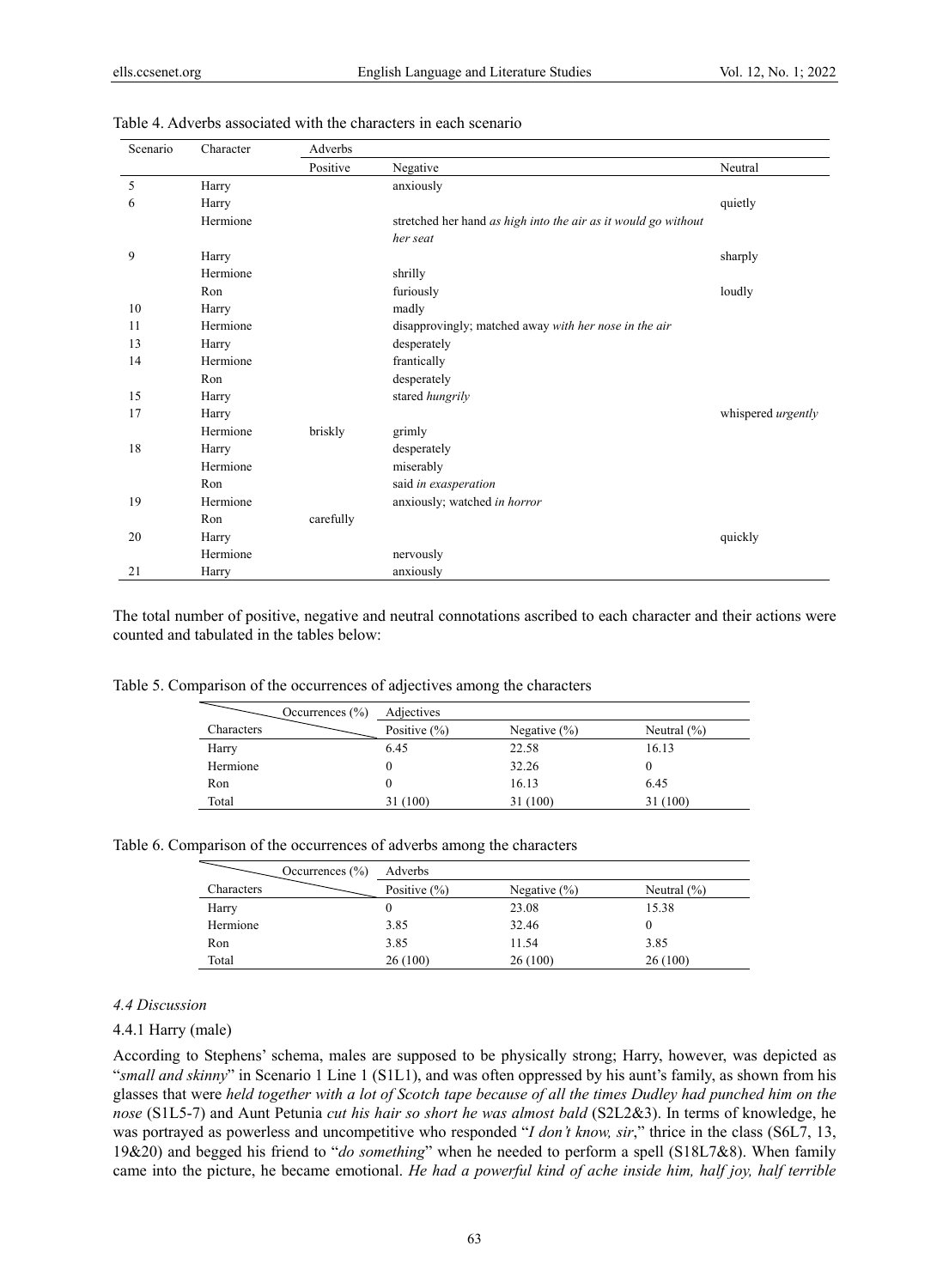#### *sadness* (S15L3&4).

Other than that, Harry possessed mostly male traits throughout the novel. He was protective towards someone who needed to be protected. In S13 where Hermione was being trapped in the girls' bathroom with the troll, he fought the troll bravely. Again, he was shown to be protective as well as aggressive and violent in S7 when he helped Neville to get his Remembrall back from Malfoy. "*Give it here, or I'll knock you off that broom*!" (S7L13&14). Besides, he often played the active leader role who gave orders and led. For example, when the gang was attacked by the troll, he commanded his friends to "*Confuse it!*" (S13L10) and "*Come on, run, run*!" (S13L15&16).

In terms of processes and participants, it was shown that Harry had the most Material process and the actions were mostly directed to a Goal such as *grabbed* his broom (S7L4) and *threw* it as hard as he could against the wall (S13L11). He was portrayed as being aggressive with these rough and violent actions. Besides, his actions also showed the power of a leader, such as *waved* madly at the other three to follow him (S10L2), *pulled* the door open and they *ran* inside (S13L7&8), etc. Although there are 10 occurrences where Harry was realized as the Goal, he was still the most dominant one among the trio as none of the occurrences were directed from either Hermione or Ron.

Harry possessed the most Mental processes as well but most were derived from his senses, i.e., how he perceived his surroundings. For example: Harry *glanced* at Ron, who looked as stumped as he was (S6L6); He *heard* screams and gasps of girls back on the ground (S7L11). There were only two instances where he was depicted as emotional, "he *looked* around anxiously" (S5L3&4) when he first arrived at the school and "he *stared* hungrily back at them" (S15L1) when he first met his parents.

As for Relational process, many of the Attributes attached to Harry were about his physical appearance like "*small and skinny*" (S1L2), "*pale*" (S17L17), "*his eyes were glittering*" (S17L17), etc. There were also a number of Attributes referring to his emotions, such as Harry *was* relieved to see by his stunned face (S3L9); he'd *never been* more nervous (S5L7).

Lastly, Harry had the greatest number of positive and neutral adjectives and neutral adverbs.

#### 4.4.2 Hermione (female)

Hermione was associated with strong male characteristics in the novel. She was active in engaging with people and self-introduced herself before the others did, "*I'm Hermione Granger, by the way, who are you?*" (S3L7&8). She was very competitive in her studies who "*learned all the course books by heart*" (S3L6&7) and "*shot her hand into the air*" (S6L6&7) when the professor asked a question. Her aggressiveness was shown when she confronted the boys and tried to stop them from breaking the rules. "*No! Madam Hooch told us not to move—you'll get us all into trouble*" (S7L4&5). She was also depicted as a girl with strong analytical skills, who often came out with a solution to a problem. In S21L26&27 where Harry asked "*You are sure which is which, aren't you?*" in regards to the answer of a riddle, she replied "*Positive*" confidently.

In terms of female characteristic, Hermione was obedient as she was afraid of breaking the rules and getting into troubles. Her advices and confrontations were always neglected which implied that she was powerless. For example, she warned the boys that "*you mustn't go wandering around the school at night*" (S8L5&6) but Harry retorted that "*it's really none of your business*" (S8L8). She was portrayed as being vulnerable and helpless when she was attacked by the troll. She looked "*as if she was about to faint*" (S13L9) and "*her mouth opened with terror*" (S13L17). Moreover, she played more of a passive and submissive role in the trio, i.e., a helper or follower. For instance, she agreed to watch out for Snape as Harry told her so "*Hermione, you'd better do that.*" (S17L3&4) and followed Ron's command "*Hermione, you go there instead of that castle.*" (S20L14&15)

Hermione's emotional side was supported by her actions realized in Material and Mental process. Most of her actions in Material process were not directed to a Goal but were caused by her emotions instead, such as *stomping up* the stairs (S11L2) and she *couldn't move* (S12L17). On the other hand, the Mental processes that she was involved in also showed her being emotional. For example, Hermione *wasn't going to give up* that easily (S9L6&7); she *watched* in horror as the two boys fought to pull the plant off them (S19L32).

In the scenarios where Hermione was realized as the Goal, she was depicted as being submissive and vulnerable in general, as shown in the following examples: Snape *was still ignoring* Hermione's quivering hand (S6L17); Harry *ignored* her (S7L5); the troll *was advancing* on her (S13L9&10). When being realized as Phenomenon, Hermione was the projection of Harry's thinking. For example, Harry *couldn't believe* anyone (Hermione) could be so interfering (S9L4&5); Harry *thought* she was probably right (S10L20&21).

In terms of Relational process, Hermione was portrayed as competitive from the way she desired to answer the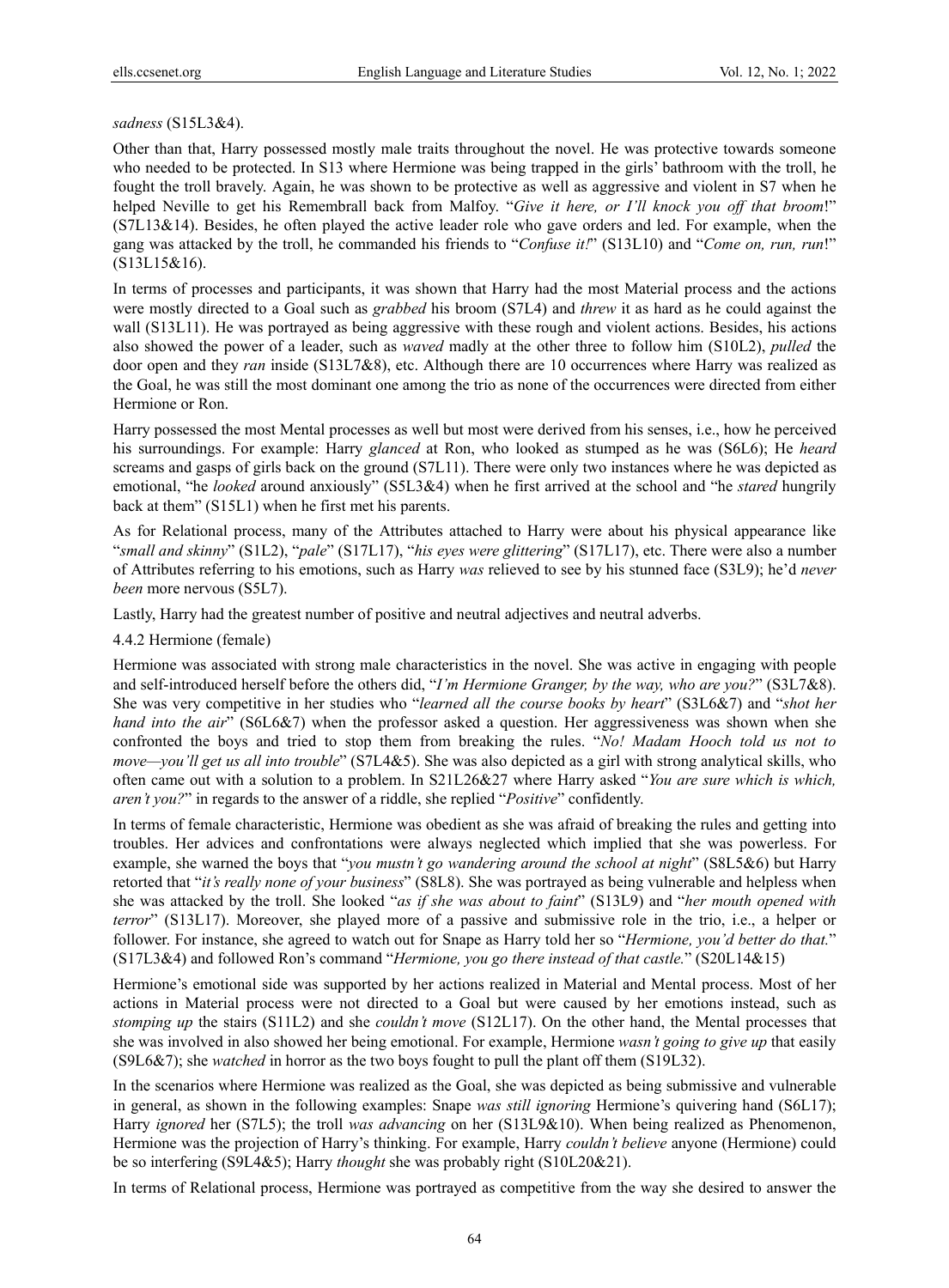professor's questions. Hermione Granger *was* on the edge of her seat and *looked* desperate to start proving that she wasn't a dunderhead (S6L2&3).

Lastly, Hermione had the greatest number of negative adjectives and adverbs and only one occurrence of positive adverb.

## 4.4.3 Ron (male)

Ron seemed to be the weakest character among the three. He was not as knowledgeable as Hermione, nor did he possess Harry's leadership. As a result, he was powerless in terms of knowledge who asked Hermione "What should we do?" (S14L6&7) when Harry's broom was jinxed. His identity of a follower was supported in Material process as many of his actions were associated with Harry. For instance, Harry and Ron *went back* to the common room (S17L11); Ron *followed* right away (S19L21). When being realized as a Goal, most of the occurrences were directed from Harry as well, such as "Harry… *waved* at Ron to get his attention" (S19L7), "Harry *turned* to the others, 'Right, here's what we've got to do" (S16L1&2), etc.

Throughout the novel, he was depicted as emotional with mostly anger and annoyance, such as exclaiming "*You've got some nerve—*" (S9L22) loudly when Hermione interfered with his outing, and "*was in a very bad mood by the end of the class*" (S12L6&7) when Hermione corrected him from the wrong pronunciation. The Attributes attached to him in Relational process further supported his emotional side, such as "*a bit uncomfortable*" (S12L12) for uneasiness and "*purple in the face*" (S22L1) for embarrassment.

Apart from that, he showed his protective and confident side when rescuing Hermione from the troll and playing chess. For example, he played as the leader who assigned respective roles in a chess game, "*Harry, you take the place of that bishop, and Hermione, you go there instead of that castle*" (S20L14&15). Moreover, his actions were independent and contained a Goal in these scenarios: Ron *pulled out* his own wand (S13L28); he *walked up* to a black knight (S20L5&6).

In terms of adjectives and adverbs, Ron had a few positive, negative and neutral connotations ascribed to him.

# **5. Analysis and Interpretation of Findings**

## *5.1 Portrayal of Main Characters*

From the portrayal of the main characters, it is shown that the characters did not follow the traditional stereotypical traits of male and female, in which males are strongly aggressive, competent and taking initiative while females are more dependent, lacking competence and needing help and protection (Frasher & Walker, 1972). In *Harry Potter and the Philosopher's Stone* (Rowling, 1997), Harry and Ron were not as aggressive as Hermione, nor were they as competent as Hermione in terms of knowledge. Hermione, on the other hand, offered help more often than receiving help from the others. The analysis had somehow reflected Diekman and Murnen's finding that non-sexist books do not show male characters possessing female gender roles but only portray female characters adopting masculinity, and that female stereotypic personality is shown similarly in both sexist and non-sexist books (Diekman & Murnen, 2004). This could be seen from Hermione being more vulnerable than the boys and seemingly requiring more protection. Like the other females, she was also more caring who often provided emotional support to others. On the other hand, although Harry and Ron were portrayed as being emotional, their emotions were often associated with frustration and irritation, less on sorrow and misery.

It is also interesting to note how Hermione was not favored by the boys until they saved her from the troll. In the beginning of the novel, she was portrayed as a bothersome know-it-all who interfered with their business. It is worth asking whether it was her cleverness that caused Harry and Ron to dislike her and not the strength and competence that the boys did not possess. The boys befriended her only after they rescued her from the troll, where she was depicted as a vulnerable girl. This could be seen as the point where Hermione started to display stereotypical female gender roles of being weak and needing help and protection. In other words, she had to conform to the norms in order to be desirable and be accepted, which corresponded to Stephens' statement that if a female subverts the stereotypes and shows signs of masculinity, she is often being compelled to revert back to the norm (1996; as cited in Tsatsa, 2013).

## *5.2 SFL Transitivity Analysis*

The transitivity analysis revealed that, in general, the male characters performed more practical actions than the female character, i.e., their actions had an impact on the Goals. The Material processes showed that the actions performed by Harry and Ron caused an effect while many of Hermione's actions were resulted from her emotions. In terms of being realized as a Goal, Harry was more likely to be a leader in the trio, while the other two played the role of followers or helpers. From the analysis of Mental processes, Harry perceived and thought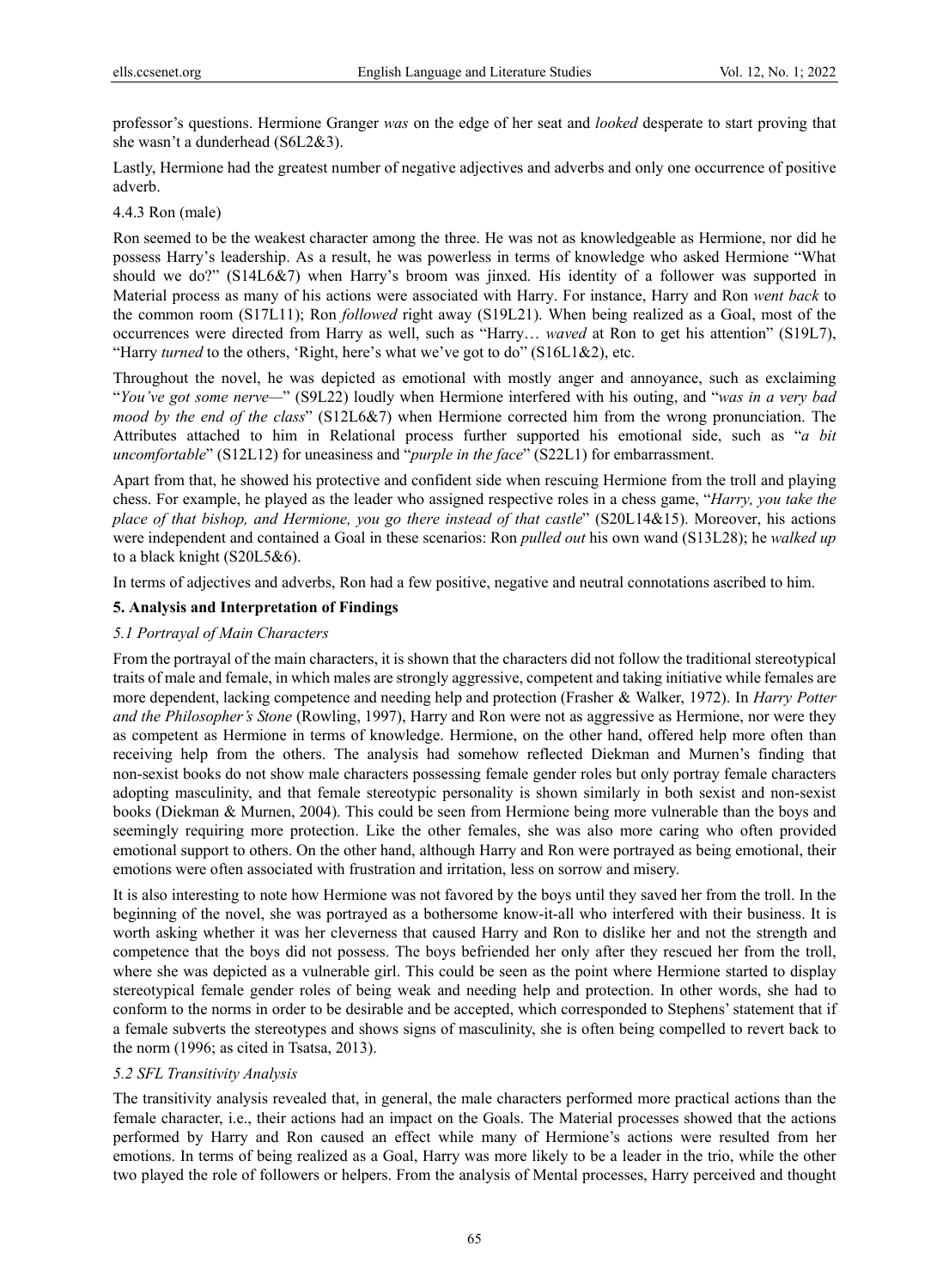more than the other two. On the other hand, Hermione was characterized as being emotional. In regards to Relational process, Harry and Ron were more emotional while Hermione was shown as being competitive. The findings of Material and Mental processes were slightly different from Gallardo's findings that males act more whereas females perceive more (Gallardo, 2006), because in this novel, while Harry was the one who acted more, all three characters were relatively emotional. Also, in contrast to Gallardo's finding in Relational processes that "the female sees herself as inferior to the male" (2006, p. 760), Hermione was very confident with herself in terms of her knowledge and intelligence.

On a side note, Ron had the least processes ascribed to him, suggesting that he had the lowest visibility compared to Harry and Hermione. This confirmed the finding that he was the weakest character among the three; he usually acted and perceived with Harry or Hermione, which implied that he was a follower or helper and was passive.

#### *5.3 Lexical Choices*

From Table 5 and 6, it was shown that most of the adjectives and adverbs ascribed to the characters and their actions had negative connotations, with Hermione having a higher number of occurrences in both figures. This further substantiated the findings of past researches that females demonstrate traits that are viewed as less desirable in general (Dino, Barnett, & Howard, 1984; Spence & Helmreich, 1980). In fact, many of the negative connotations were related to emotions, implying that Hermione was more emotional than the other two.

On a side note, the negative adjectives and adverbs of Hermione and Ron were more detailed than Harry's, which gave the readers a deeper impression on these descriptions. For example, Hermione was described sarcastically with adjectives like "her hand *stretching toward the dungeon ceiling*" (S6L19) and adverbs like "stretched her hand *as high into the air as it would go without her seat*" (S6L10&11). Ron was also portrayed to go "*purple in the face*" (S22L1) and looked "*like a radish with a bad sunburn*" (S22L2). On the other hand, the adjectives and adverbs used to describe Harry were brief and more succinct like "embarrassed" and "nervously". Therefore, it was assumed that the author intended to make the negative connotations ascribed to Harry to go less noticed.

## **6. Conclusions**

Based on the analysis and discussion, it is difficult to conclude whether the author of *Harry Potter and the Philosopher's Stone*, Rowling had promoted or challenged the gender stereotypes because the three main characters portrayed not only masculine but also feminine traits. If ever there was a difference, it was only a variation in the masculine-feminine continuum, in which the characters were gendered, by choice or by societal compulsion. For example, although Harry possessed a strong masculinity, he also showed femininity in terms of being powerless, vulnerable, emotional, etc. Similarly, even though there were times that Hermione was shown as more competent and aggressive than the boys, she was also portrayed as obedient, submissive and passive; while Ron's masculinity (powerful and aggressive) was combined with femininity (emotional and submissive). This concurs with the findings of Tsatsa (2013) who stated that these three main characters show both male and female characteristics. As proven in this paper's analysis and discussion, the three main characters' gender roles are complex and not static.

In terms of visibility in the novel, Harry and Hermione had similar numbers of processes ascribed to them while Ron was involved in the least processes, which implied that he was the weakest character in the trio even though he was a male. This had reinforced previous studies' argument that there is a tendency towards more egalitarian roles in the portrayal of characters (Tognoli et al., 1994; Oskamp et al., 1996), seeing that the visibility of female character in this novel had increased in comparison with previous studies of children literature.

Therefore, there is no definite answer to whether Rowling's writing was stereotypical because she broke the stereotypes in some instances while conforming to them in some others. In this novel, boys were allowed to be weak while girls could be smarter than boys. At the same time, boys were still the leaders while girls needed protection.

This paper studied only the three main characters of the first book of *Harry Potter* series. For further research, the corpus of this paper can be expanded to all the seven books of the series as well as the other characters in order to establish a stronger judgment whether Rowling's writing contained gender stereotypes or not. Moreover, aside from the three main processes, the other three minor processes should also be examined to gain a more comprehensive understanding of *Harry Potter* characters' roles, processes and circumstances.

## **References**

Anderson, D. A., & Hamilton, M. (2005). Gender role stereotyping of parents in children's picture books: The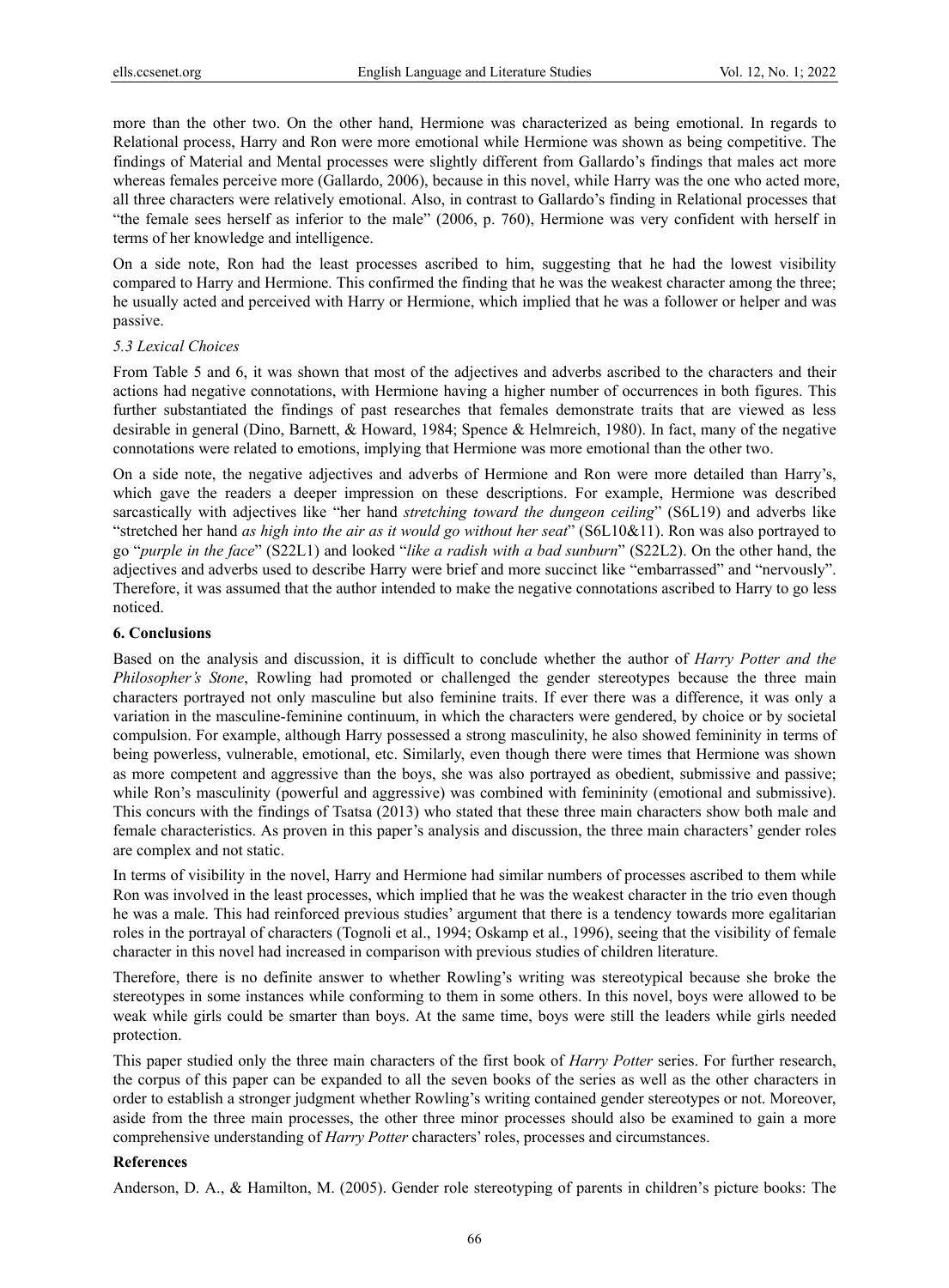invisible father. *Sex Roles*, *52*(3−4), 145−151. https://doi.org/10.1007/s11199-005-1290-8

- Ashmore, R. D., & Del Boca, F. K. (1979). Sex stereotypes and implicit personality theory: Toward a Cognitive-Social psychological conceptualization. *Sex Roles*, *5*(2), 219−248. https://doi.org/10.1007/BF00287932
- Barnett, M. A. (1986). Sex bias in the helping behavior presented in children's picture books. *The Journal of Genetic Psychology*, *147*(3), 343−351. https://doi.org/10.1080/00221325.1986.9914508
- Berk, L. E. (2003). *Child development* (6th ed.). London: Pearson Education, Inc.
- Block, J. H. (1973). Conceptions of sex-role: Some cross-cultural and longitudinal perspectives. *American Psychologist*, *28*(6), 512−526. https://doi.org/10.1037/h0035094
- Bloor, T., & Bloor, M. (2004). *The functional analysis of English: A Hallidayan approach* (2nd ed.). New York: Oxford University Press Inc. https://doi.org/10.4324/9780203774854
- Butler, J. (1999). *Gender trouble*. London: Routledge.
- Calio, V., Frohlich, T. C., & Hess, A. E. M. (2014, May 18). *10 best-selling products of all time*. USA Today. Retrieved from http://www.usatoday.com
- Cook, R., & Cusack, S. (2011). *Gender stereotyping: Transnational legal perspectives*. Philadelphia, Pennsylvania: University of Pennsylvania Press. https://doi.org/10.9783/9780812205923
- Creswell, J. W. (2012). *Educational research: Planning, conducting, and evaluating quantitative and qualitative research* (4th ed.). Boston: Pearson Education, Inc.
- Crystal, D., & McLachlan, E. (2004). *Rediscover grammar*. Harlow: Longman.
- Diekman, A. B., & Murnen, S. K. (2004). Learning to be little women and little men: The inequitable gender equality of nonsexist children's literature. *Sex Roles*, *50*(5−6), 373−385. https://doi.org/10.1023/B:SERS.0000018892.26527.ea
- Dino, G. A., Barnett, M. A., & Howard, J. A. (1984). Children's expectations of sex differences in parents' responses to sons and daughters encountering interpersonal problems. *Sex Roles*, *11*(7−8), 709−717. https://doi.org/10.1007/BF00288122
- Fairclough, N. (1995). *Critical Discourse Analysis: The Critical Study of Language*. London: Longman.
- Flood, A. (2011, May 6). *Study finds huge gender imbalance in children's literature*. The Guardian. Retrieved from http://www.theguardian.com/uk
- Frasher, R., & Walker, A. (1972). Sex roles in early reading textbooks. *The Reading Teacher*, 741−749.
- Gallardo, B. C. (2006). *Analysis of a literary work using systemic-functional grammar* (pp. 735−762). Thirty-third International Systemic Functional Congress Proceedings, Brazil.
- Gharbavi, A., & Mousavi, S. A. (2012). A content analysis of textbooks: Investigating gender bias as a social prominence in Iranian High School English textbooks. *English Linguistics Research*, *1*(1), 85−93. https://doi.org/10.5430/elr.v1n1p42
- Golombok, S., & Fivush, R. (1994). *Gender development*. Cambridge, United Kingdom: Cambridge University Press.
- Halliday, M. A. K. (1970). Language structure and language function. In J. Lyons (Ed.), *New horizons in linguistics* (pp. 140−165). London: Penguin.
- Halliday, M. A. K. (1994). *An introduction to functional grammar* (2nd ed.). London: Edward Arnold.
- Jacobson, M. B. (1979). A rose by any other name: Attitudes toward feminism as a function of its label. *Sex Roles*, *5*(3), 365−371. https://doi.org/10.1007/BF00287404
- Kortenhaus, C. M., & Demarest, J. (1993). Gender role stereotyping in children's literature: An update. *Sex Roles*, *28*(3−4), 219−232. https://doi.org/10.1007/BF00299282
- Oskamp, S., Kaufman, K., & Wolterbeek, L. A. (1996). Gender role portrayals in preschool picture books. *Journal of Social Behavior and Personality*, *11*(5), 27−39.
- Rowling, J. K. (1997). *Harry Potter and philosopher's stone*. London: Bloomsbury.
- Sörensen, J. (2014). *Archetypes and stereotypes in JK Rowling's Harry Potter series*. Undergraduate Thesis. University of Gothenburg, Gothenburg, Sweden. Retrieved from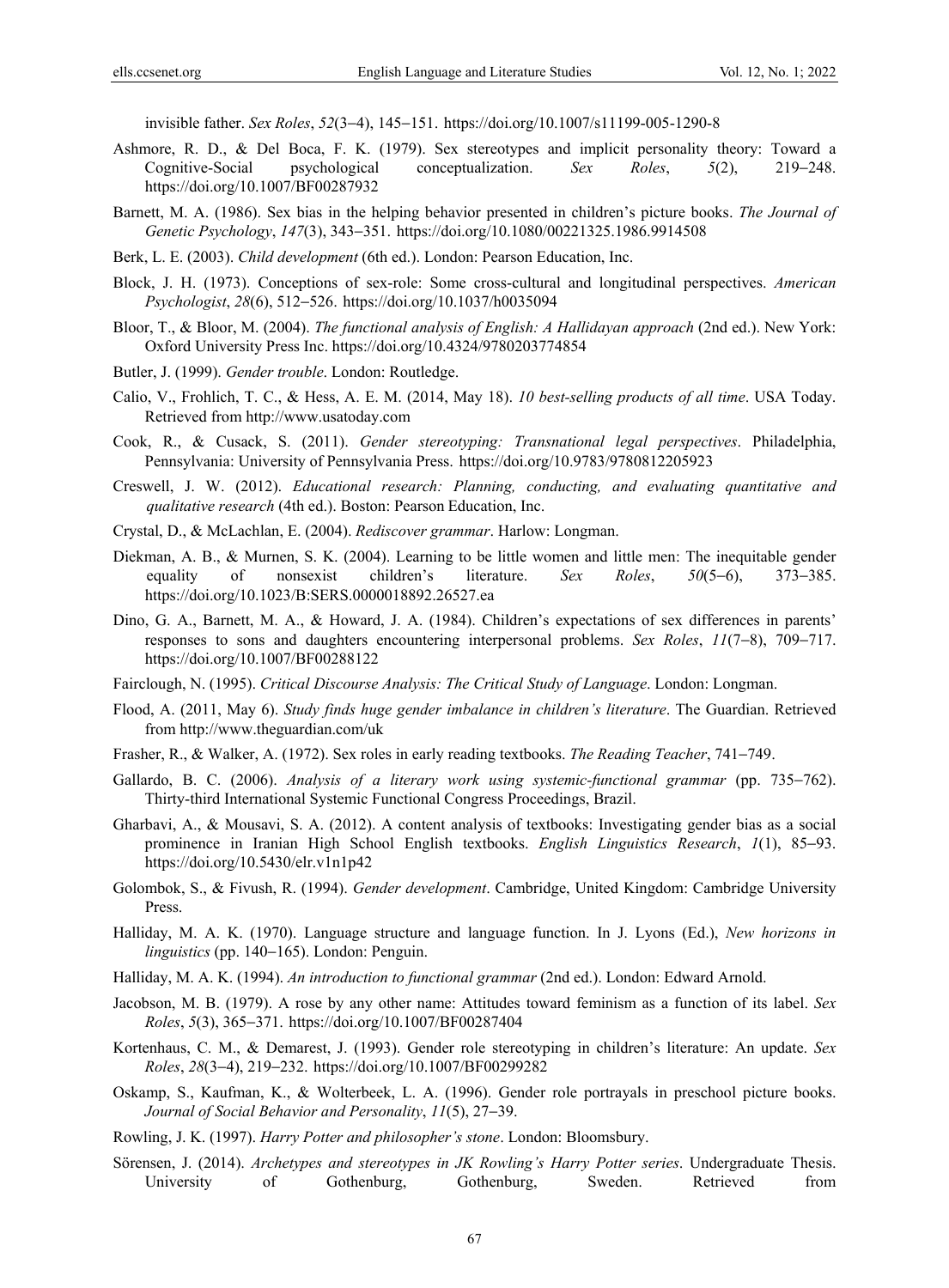https://gupea.ub.gu.se/bitstream/2077/35062/1/gupea\_2077\_35062\_1.pdf

Spence, J. T., & Helmreich, R. L. (1980). Masculine instrumentality and feminine expressiveness: Their relationships with sex role attitudes and behaviors. *Psychology of Women Quarterly*, *5*(2), 147−163. https://doi.org/10.1111/j.1471-6402.1980.tb00951.x

Stephens, J. (1996). Gender, genre and children's literature. *Signal*, *79*, 17−30.

- Tsatsa, F. (2013). *Gender roles in Harry Potter. Stereotypical or unconventional*? Undergraduate Thesis. University of Gothenburg, Gothenburg, Sweden. Retrieved from https://gupea.ub.gu.se/bitstream/2077/33244/1/gupea\_2077\_33244\_1.pdf
- Weitzman, L. J., Eifler, D., Hokada, E., & Ross, C. (1972). Sex-role socialization in picture books for preschool children. *American Journal of Sociology*, *77*(6), 1125−1150. https://doi.org/10.1086/225261

#### **Appendix A**

#### **I. Example of Extracted Scenes from the Corpus**

#### Scenario 2 (p. 23)

- $\mathbf{1}$ Once, Aunt Petunia, tired of Harry coming back from the barbers looking as though he hadn't been at all, had taken a pair of kitchen scissors and cut his hair so short he was almost bald except for his bangs, which she left "to hide that horrible scar." Dudley had laughed himself silly at Harry, who spent a
- 5 sleepless night imagining school the next day, where he was already laughed at for his baggy clothes and taped glasses. Next morning, however, he had gotten up to find his hair exactly as it had been before Aunt Petunia had sheared it off. He had been given a week in his cupboard for this, even though he had tried to explain that he couldn't explain how it had grown back so
- 10 quickly. Another time, Aunt Petunia had been trying to force him into a revolting old sweater of Dudley's (brown with orange puff balls). The harder she tried to pull it over his head, the smaller it seemed to become, until finally it might have fitted a hand puppet, but certainly wouldn't fit Harry. Aunt Petunia had decided it must have shrunk in the wash and, to his great relief,
- 15 Harry wasn't punished.

#### **II. Example of Analysis of Process and Participants**

## **Scenario 12 (p. 127)**

"You're saying it wrong," Harry heard Hermione snap. "It's Wing-gar-dium Levi-osa, make the 'gar' nice and long." "You do it, then, if you're so clever," Ron snarled. Hermione rolled up the sleeves of her gown, flicked her wand, and said, Actor Material Material

"Wingardium Leviosa!" Their feather rose off the desk and hovered about four feet above their heads. "Oh, well done!" cried Professor Flitwick, clapping. "Everyone see here, Miss Granger's done it!" **Ron** was in a very bad mood by the end of the class. Carrier Relational Attribute

"It's no wonder no one can stand her," he said to Harry as they pushed their way into the crowded corridor, "she's a nightmare, honestly." Someone knocked into Harry as Material Actor Goal they hurried past him. It was Hermione. Harry caught a glimpse of her face and

Senser Phenomenon Mental was startled to see that she was in tears. "I think she heard you." "So?" said Ron, but

Carrier Relational Attribute

he looked a bit uncomfortable. "She must've noticed she's got no friends." Carrier Relational Attribute